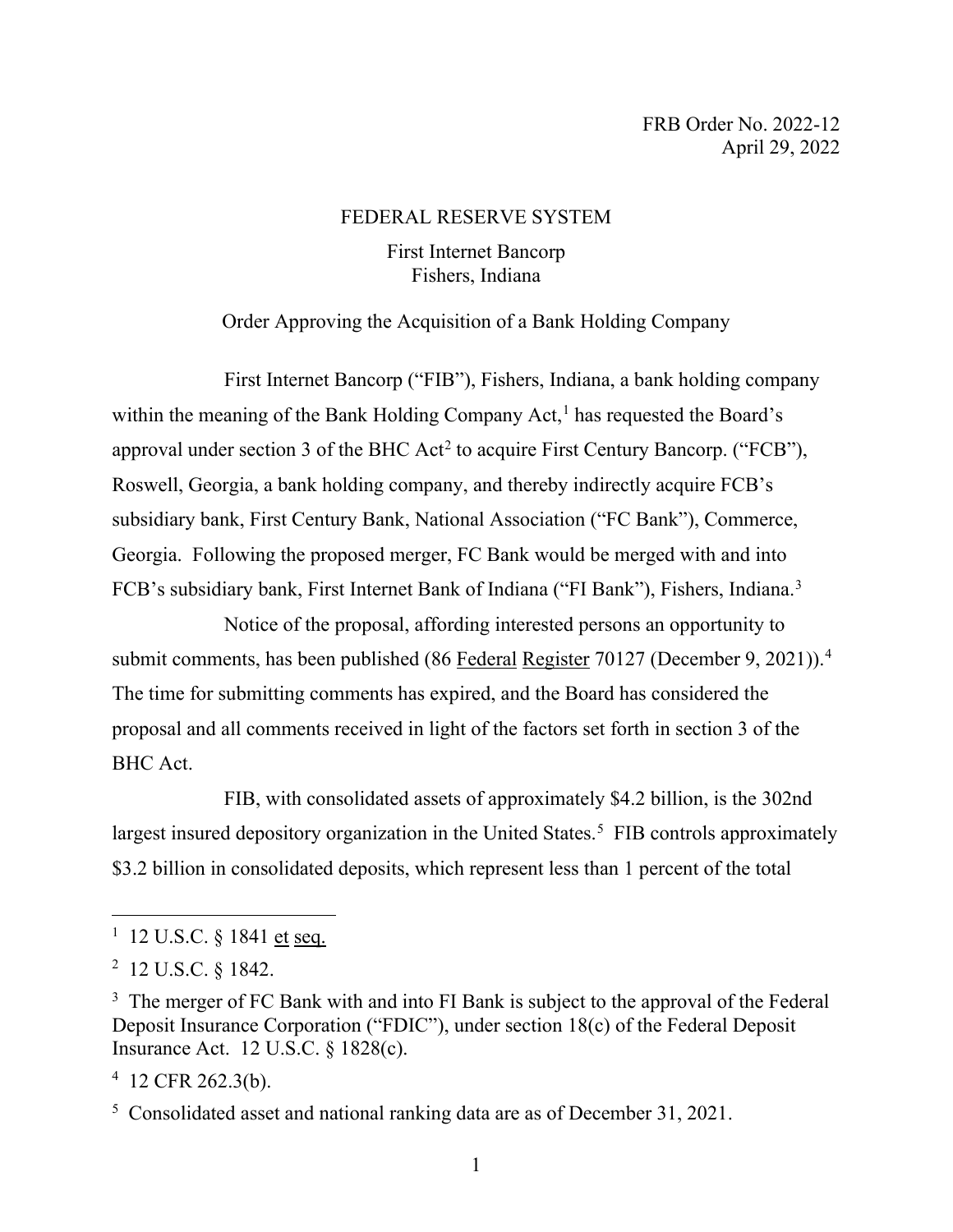amount of deposits of insured depository institutions in the United States.<sup>[6](#page-1-0)</sup> FIB controls FI Bank, which operates only in Indiana. FIB is the 17th largest insured depository organization in Indiana, controlling deposits of approximately \$3.2 billion, which represent approximately 1.8 percent of the total deposits of insured depository institutions in that state.[7](#page-1-1)

FCB, with consolidated assets of approximately \$486.7 million, is the 1856th largest insured depository organization in the United States. FCB controls approximately \$413.5 million in consolidated deposits, which represent less than 1 percent of the total amount of deposits of insured depository institutions in the United States. FCB controls FC Bank, which operates in Georgia and South Carolina. FCB is the 87th largest insured depository organization in Georgia, controlling deposits of approximately \$251.3 million, which represent less than 1 percent of the total deposits of insured depository institutions in that state. FCB maintains a non-depository office in South Carolina.

On consummation of this proposal, FIB would become the 284th largest insured depository organization in the United States, with consolidated assets of approximately \$4.7 billion, which would represent less than 1 percent of the total assets of insured depository organizations in the United States. FIB would control total consolidated deposits of approximately \$3.6 billion, which would represent less than 1 percent of the total amount of deposits of insured depository institutions in the United States.

### *Interstate Analysis*

Section 3(d) of the BHC Act generally provides that, if certain conditions are met, the Board may approve an application by a bank holding company that is well capitalized and well managed to acquire control of a bank located in a state other than the

<span id="page-1-0"></span><sup>&</sup>lt;sup>6</sup> Consolidated national deposit and market share data are as of December 31, 2021. In this context, insured depository institutions include commercial banks, savings associations, and savings banks.

<span id="page-1-1"></span><sup>&</sup>lt;sup>7</sup> State deposit ranking and deposit data are as of June 30, 2021.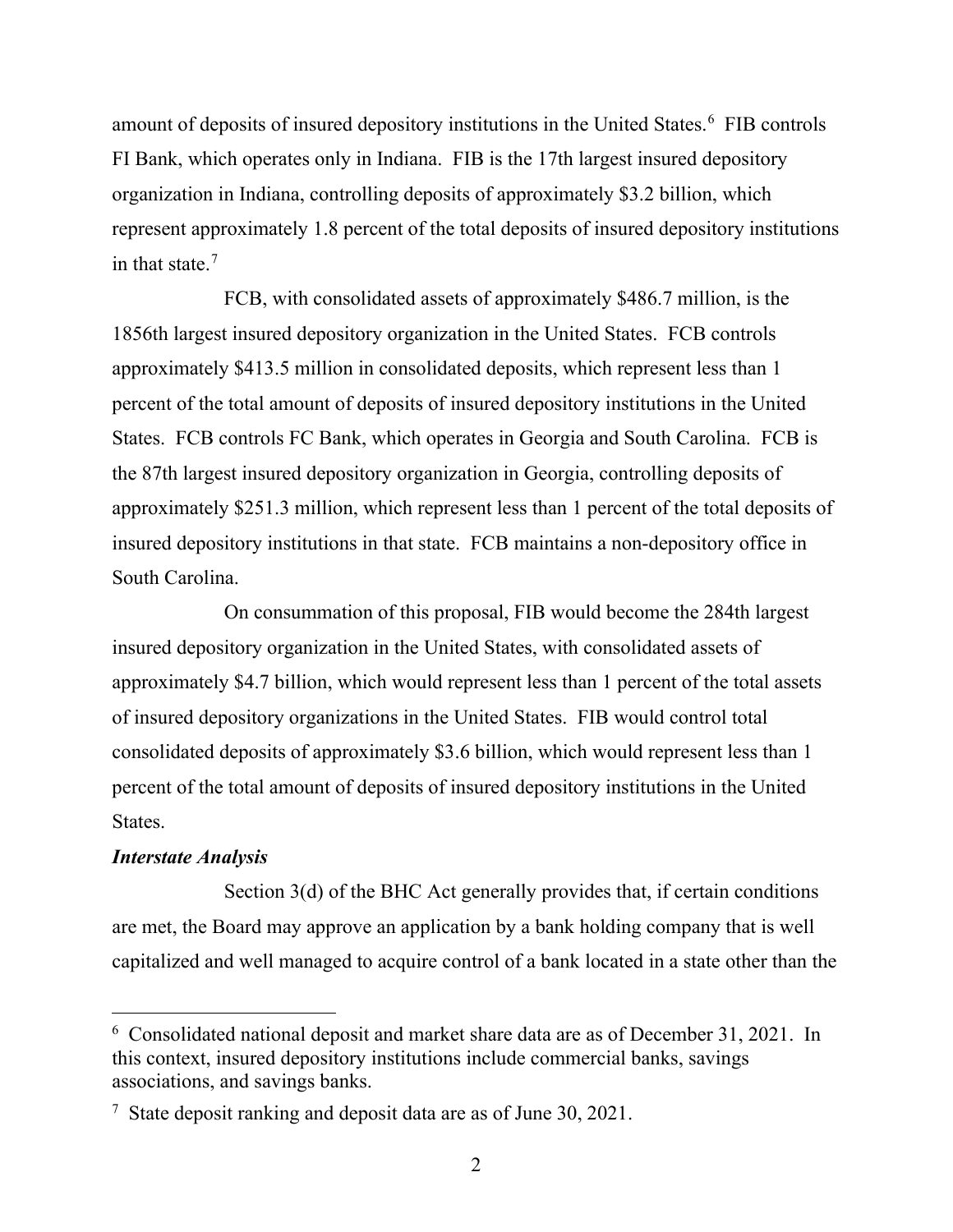home state of the bank holding company without regard to whether the transaction would be prohibited under state law. $8$  The Board  $(1)$  may not approve an application that would permit an out-of-state bank holding company or bank to acquire a bank in a host state if the target bank has not been in existence for the lesser of the state statutory minimum period of time or five years;  $9(2)$  $9(2)$  must take into account the record of the applicant's bank under the Community Reinvestment Act of 1977 ("CRA")<sup>[10](#page-2-2)</sup> and the applicant's record of compliance with applicable state community reinvestment laws;<sup>[11](#page-2-3)</sup> and (3) may not approve an interstate application if the bank holding company controls or, upon consummation, would control more than 10 percent of the total deposits of insured depository institutions in the United States or, in certain circumstances, if the bank holding company, upon consummation, would control 30 percent or more of the total deposits of insured depository institutions in the target bank's home state or in any state in which the acquirer and target have overlapping banking operations.<sup>12</sup>

For purposes of the BHC Act, the home state of FIB is Indiana.<sup>[13](#page-2-5)</sup> FC Bank is located in Georgia and South Carolina. FIB is well capitalized and well managed under applicable law. FI Bank has a "Satisfactory" rating under the CRA, and FC Bank

<span id="page-2-0"></span> $8\,$  12 U.S.C. § 1842(d)(1)(A).

<span id="page-2-1"></span> $9$  12 U.S.C. § 1842(d)(1)(B).

<span id="page-2-2"></span><sup>10 12</sup> U.S.C. § 2901 et seq.

<span id="page-2-3"></span> $11$  12 U.S.C. § 1842(d)(3).

<span id="page-2-4"></span><sup>&</sup>lt;sup>12</sup> 12 U.S.C. § 1842(d)(2)(A) and (B). For purposes of section 3(d) of the BHC Act, the acquiring and target organizations have overlapping banking operations in any state in which any bank to be acquired is located and the acquiring bank holding company controls any insured depository institution or a branch. The Board considers a bank to be located in the states in which the bank is chartered, headquartered, or operates a branch. See 12 U.S.C. § 1841(o)(4)-(7).

<span id="page-2-5"></span><sup>&</sup>lt;sup>13</sup> 12 U.S.C. § 1841(o)(4). A bank holding company's home state is the state in which the total deposits of all banking subsidiaries of such company were the largest on July 1, 1966, or the date on which the company became a bank holding company, whichever is later.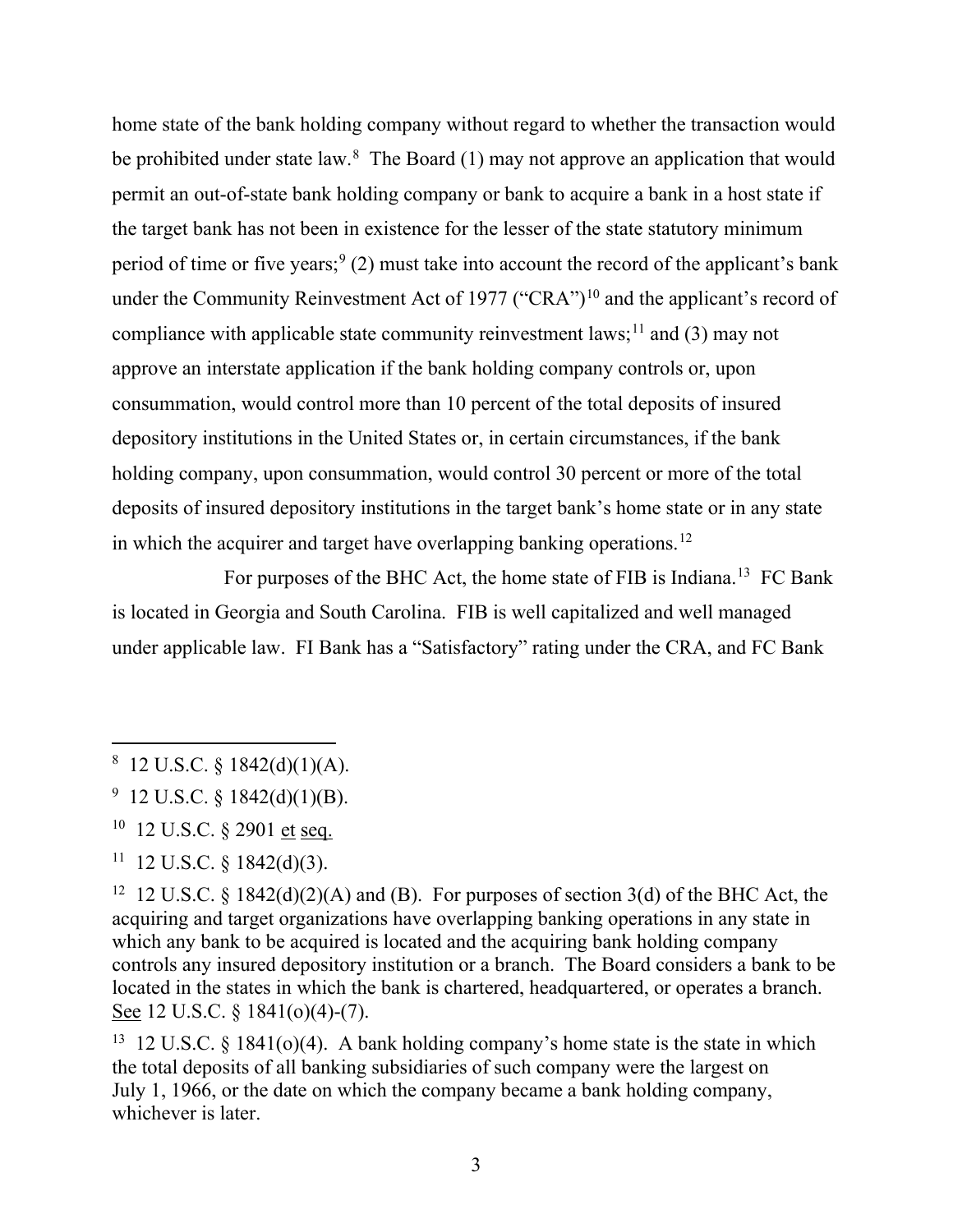has been in existence for more than five years. There are no state community reinvestment laws that apply to this proposal.

On consummation of the proposed transaction, FIB would control less than 1 percent of the total amount of consolidated deposits in insured depository institutions in the United States. Georgia and South Carolina each impose a 30 percent limit on the total amount of in-state deposits that a single banking organization may control.<sup>[14](#page-3-0)</sup> The combined organization would control less than 1 percent of the total amount of deposits of insured depository institutions in Georgia and South Carolina. Accordingly, in light of all the facts of record, the Board is not precluded from approving the proposal under section 3(d) of the BHC Act.

## *Competitive Considerations*

Section 3 of the BHC Act prohibits the Board from approving a proposal that would result in a monopoly or would be in furtherance of an attempt to monopolize the business of banking in any relevant market.<sup>15</sup> The BHC Act also prohibits the Board from approving a proposal that would substantially lessen competition or tend to create a monopoly in any banking market, unless the anticompetitive effects of the proposal are clearly outweighed in the public interest by the probable effect of the proposal in meeting the convenience and needs of the communities to be served.[16](#page-3-2)

FI Bank and FB Bank do not compete directly in any banking market. The Department of Justice conducted a review of the potential competitive effects of the proposal and has advised the Board that consummation of the proposal would not likely have a significantly adverse effect on competition in any relevant banking market. In addition, the appropriate banking agencies have been afforded an opportunity to comment and have not objected to the proposal.

<span id="page-3-0"></span><sup>14</sup> See Ga. Code Ann. § 7-1-622(b)(2)(B); S.C. Code Ann. § 34-25-240.

<span id="page-3-1"></span> $15$  12 U.S.C. § 1842(c)(1)(A).

<span id="page-3-2"></span> $16$  12 U.S.C. § 1842(c)(1)(B).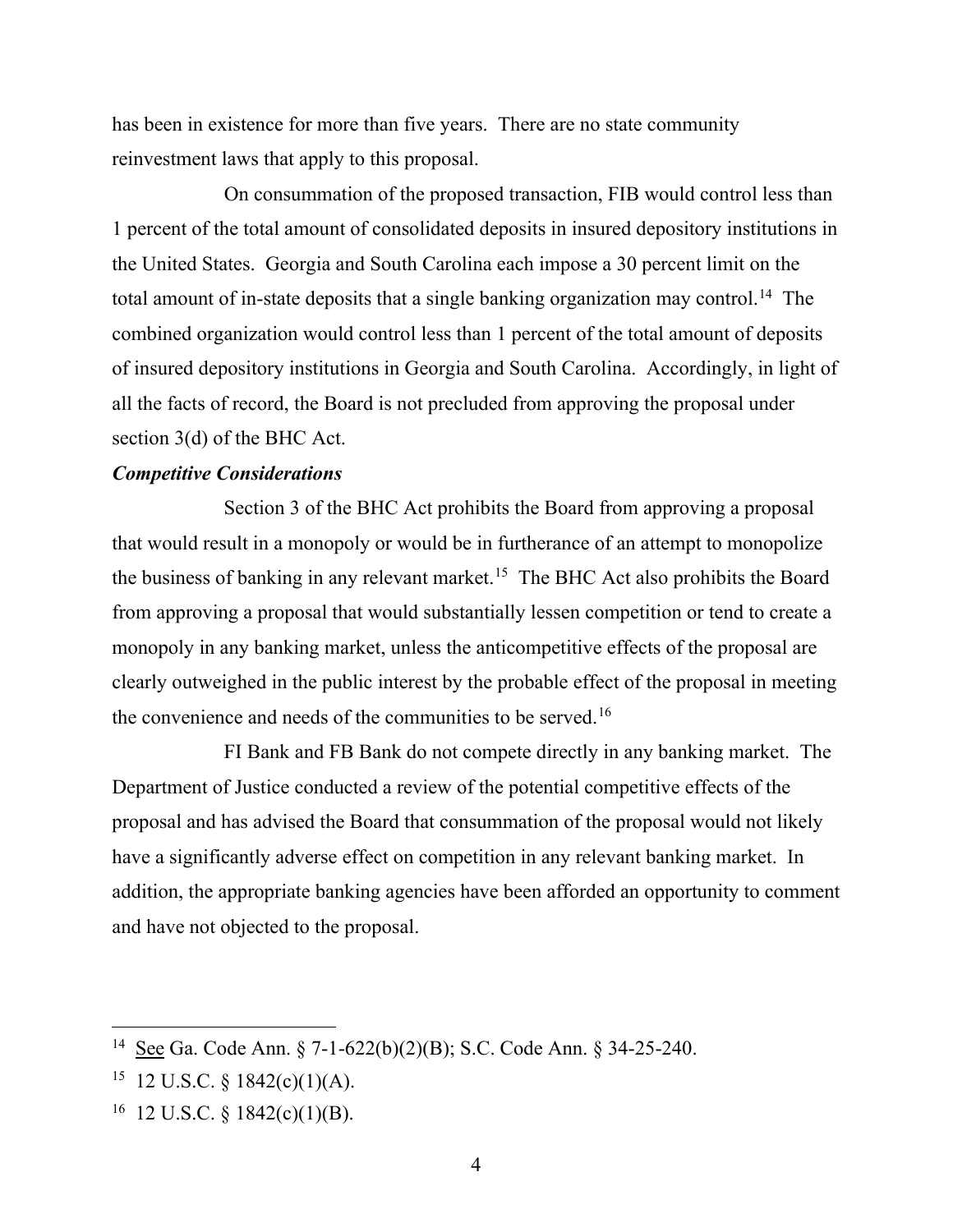Based on all the facts of record, the Board concludes that consummation of the proposal would not have a significantly adverse effect on competition or on the concentration of resources in any relevant banking market. Accordingly, the Board determines that competitive considerations are consistent with approval.

#### *Financial, Managerial, and Other Supervisory Considerations*

In reviewing a proposal under section 3 of the BHC Act, the Board considers the financial and managerial resources and the future prospects of the institutions involved, the effectiveness of the institutions in combatting money laundering, and any public comments on the proposal.<sup>17</sup> In its evaluation of financial factors, the Board reviews information regarding the financial condition of the organizations involved on both parent-only and consolidated bases, as well as information regarding the financial condition of the subsidiary depository institutions and the organizations' significant nonbanking operations. In this evaluation, the Board considers a variety of public and supervisory information regarding capital adequacy, asset quality, liquidity, and earnings performance, as well as any public comments on the proposal. The Board evaluates the financial condition of the combined organization, including its capital position, asset quality, liquidity, earnings prospects, and the impact of the proposed funding of the transaction. The Board also considers the ability of the organization to absorb the costs of the proposal and to effectively complete the proposed integration of the operations of the institutions. In assessing financial factors, the Board considers capital adequacy to be especially important. The Board considers the future prospects of the organizations involved in the proposal in light of their financial and managerial resources and the proposed business plan.

FIB, FCB, and their subsidiary depository institutions are well capitalized, and the combined organization would remain so upon consummation of the proposal. The proposed transaction is a bank holding company acquisition that is structured as a

<span id="page-4-0"></span><sup>&</sup>lt;sup>17</sup> 12 U.S.C. § 1842(c)(2), (5), and (6).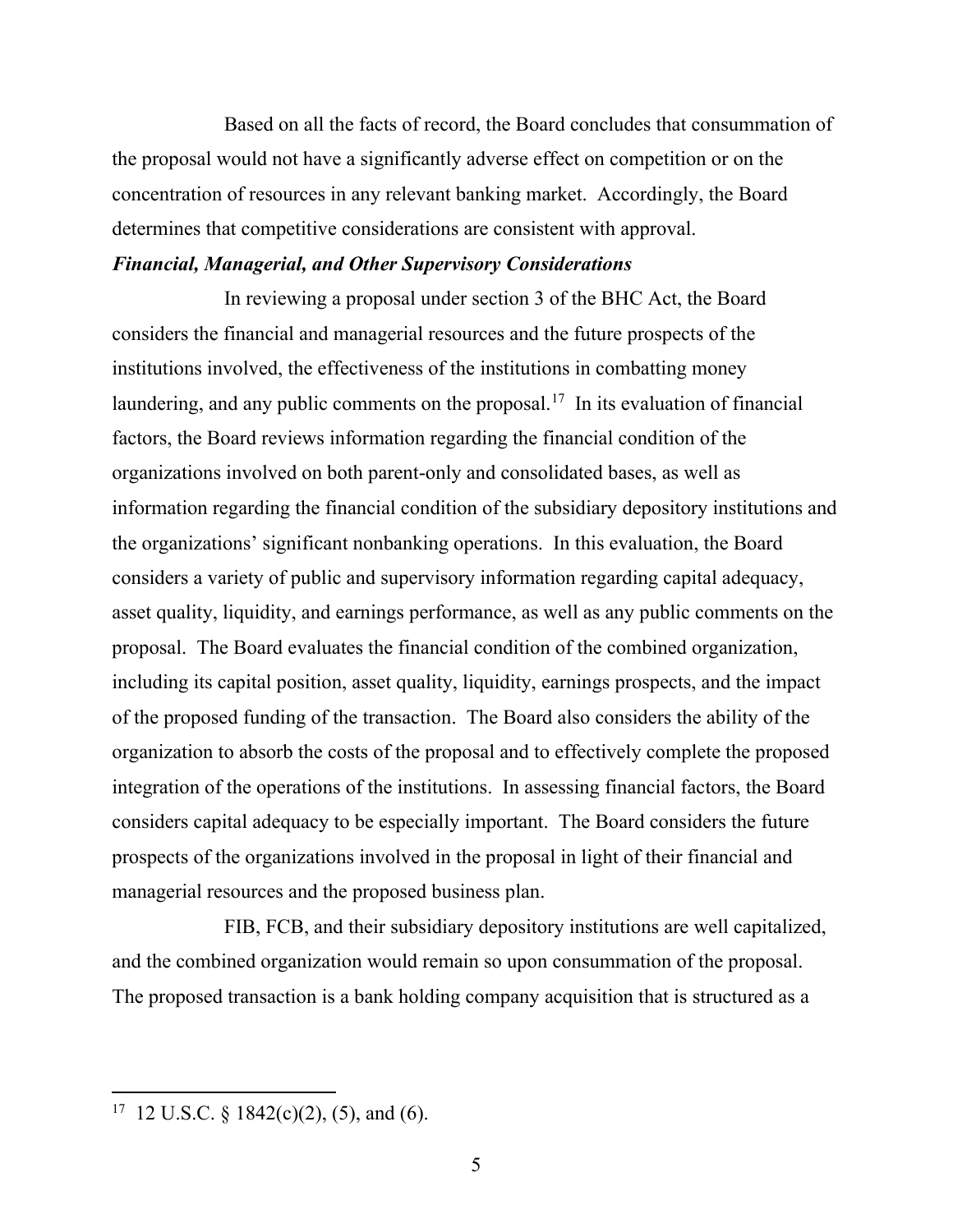stock purchase, with a subsequent merger of the subsidiary banks.<sup>[18](#page-5-0)</sup> The capital, asset quality, earnings, and liquidity of FIB and FCB are consistent with approval, and FIB and FCB appear to have adequate resources to absorb the related costs of the proposal and to complete the integration of the institutions' operations. In addition, future prospects are considered consistent with approval.

The Board also has considered the managerial resources of the organizations involved and of the proposed combined organization. The Board has reviewed the examination records of FIB, FCB, and their subsidiary depository institutions, including assessments of their management, risk-management systems, and operations. In addition, the Board has considered information provided by FIB; the Board's supervisory experiences and those of other relevant bank supervisory agencies with the organizations; the organizations' records of compliance with applicable banking, consumer protection, and anti-money-laundering laws; and a public comment on the proposal.

FIB, FCB, and their subsidiary depository institutions are considered to be well managed. The combined organization's proposed directors and senior executive officers have knowledge of and experience in the banking and financial services sectors, and the proposed risk-management program appears consistent with approval of this expansionary proposal.

The Board also has considered FIB's plans for implementing the proposal. FIB has conducted comprehensive due diligence and is devoting significant financial and other resources to address all aspects of the post-acquisition integration process for this proposal. In addition, FIB's management has the experience and resources to operate the resulting organization in a safe and sound manner.

<span id="page-5-0"></span><sup>&</sup>lt;sup>18</sup> FIB would effect the holding company acquisition by merging a newly formed subsidiary of FIB with and into FCB, with FCB as the surviving entity. FCB subsequently would merge with and into FIB, with FIB surviving, and FC Bank would merge with and into FI Bank, with FI Bank as the surviving entity. FIB has the financial resources to effect the proposed acquisition and mergers.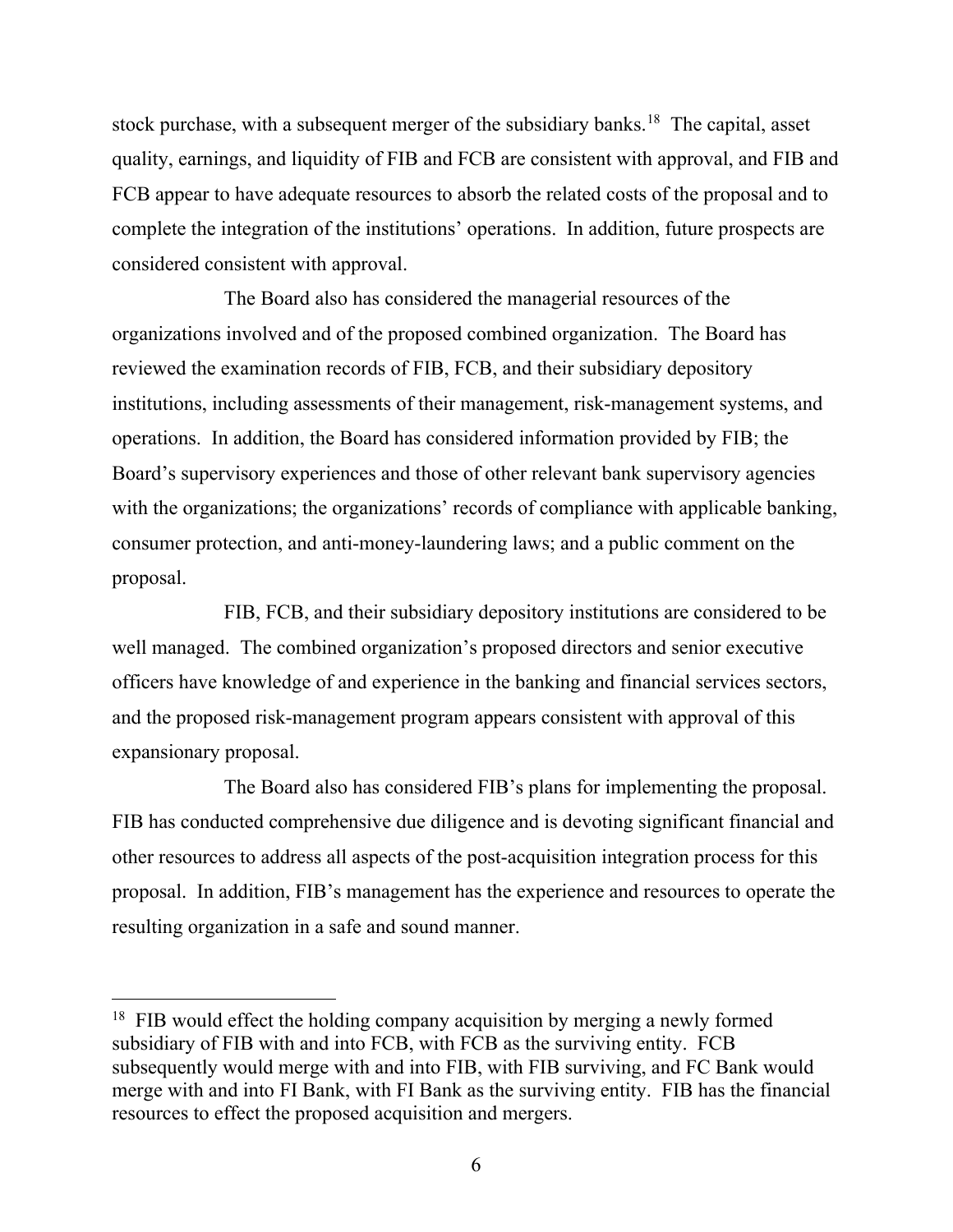Based on all the facts of record, including FIB's supervisory record, managerial and operational resources, and plans for operating the combined organization after consummation, the Board determines that considerations relating to the financial and managerial resources and the future prospects of the organizations involved in the proposal, as well as the records of effectiveness of FIB and FCB in combatting moneylaundering activities, are consistent with approval.

## *Convenience and Needs Considerations*

In acting on a proposal under section 3 of the BHC Act, the Board considers the effects of the proposal on the convenience and needs of the communities to be served.<sup>19</sup> In its evaluation, the Board considers whether the relevant institutions are helping to meet the credit needs of the communities they serve, as well as other potential effects of the proposal on the convenience and needs of these communities. The Board considers and places particular emphasis on the records of the relevant depository institutions under the CRA. The CRA requires the federal financial supervisory agencies to encourage insured depository institutions to help meet the credit needs of the local communities in which they operate, consistent with the institutions' safe and sound operation,[20](#page-6-1) and requires the appropriate federal financial supervisory agency to assess a depository institution's record of helping to meet the credit needs of its entire community, including low- and moderate-income ("LMI") neighborhoods, in evaluating bank expansionary proposals. $^{21}$  $^{21}$  $^{21}$ 

In addition, the Board considers the banks' overall compliance records and recent fair lending examinations. Fair lending laws require all lending institutions to provide applicants with equal access to credit, regardless of their race, ethnicity, or certain other characteristics. The Board also considers assessments of other relevant supervisors, the supervisory views of examiners, other supervisory information,

<span id="page-6-0"></span> $19$  12 U.S.C. § 1842(c)(2).

<span id="page-6-1"></span> $20$  12 U.S.C. § 2901(b).

<span id="page-6-2"></span><sup>21 12</sup> U.S.C. § 2903.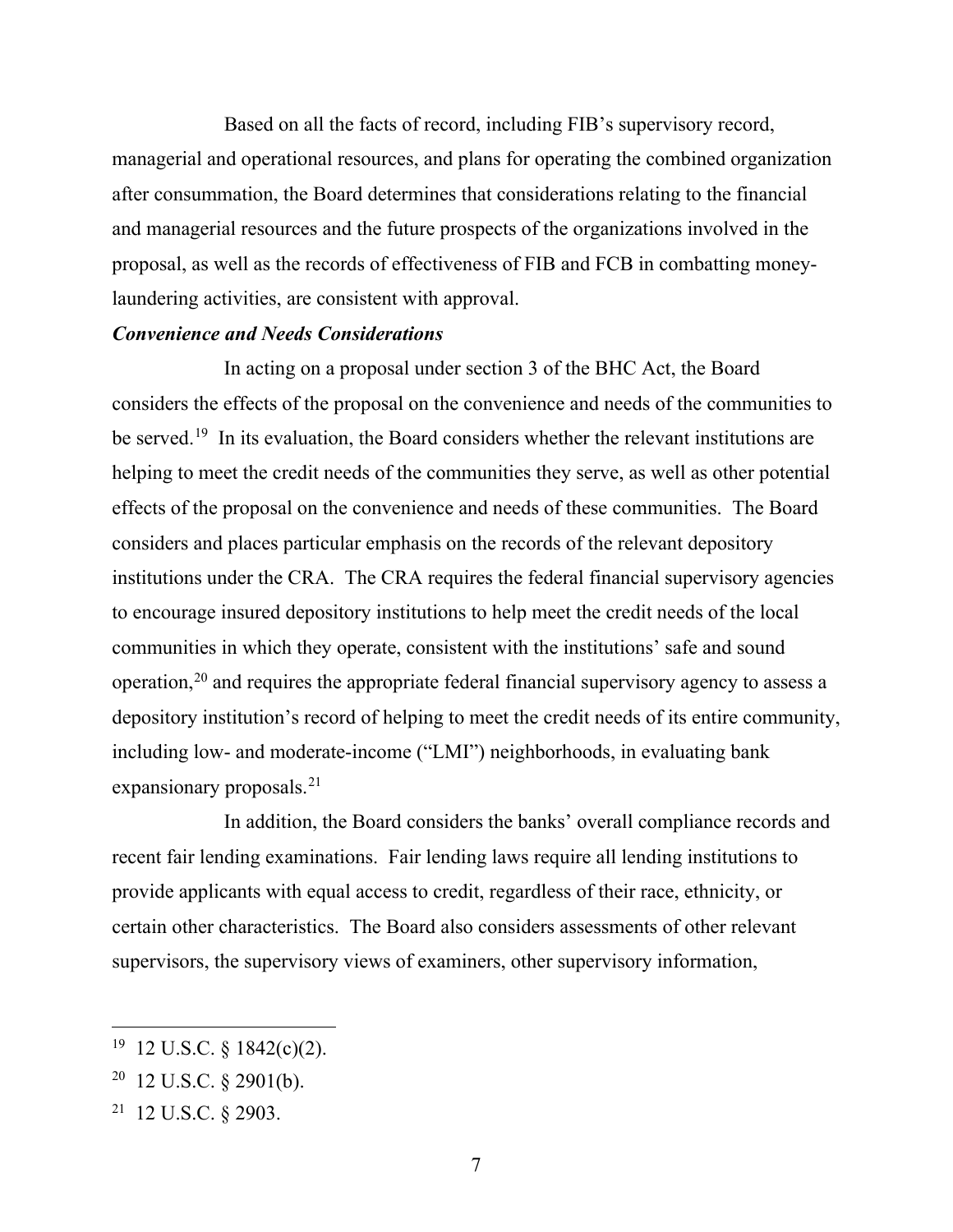information provided by the applicant, and public comments on the proposal. The Board also may consider the acquiring institution's business model, marketing and outreach plans, plans after consummation, and any other information the Board deems relevant.

In assessing the convenience and needs factor in this case, the Board has considered all the facts of record, including reports of examination of the CRA performance of FI Bank and FC Bank, the fair lending and compliance records of both banks, the supervisory views of the FDIC and the Office of the Comptroller of the Currency ("OCC"), confidential supervisory information, information provided by FIB, and the public comment received on the proposal.

# *Public Comment on the Proposal*

The Board received one adverse comment on the proposal. The commenter objected to the proposal, alleging that in 2020, FI Bank made fewer home loans in Indiana to African American individuals as compared to white individuals.<sup>[22](#page-7-0)</sup>

*Businesses of the Involved Institutions and Response to the Public Comment*

Through FI Bank and its subsidiaries, FIB offers a variety of financial services, including retail and commercial banking, mortgage lending, commercial real estate lending, municipal lending, and trust products. Through FC Bank and primarily over the internet, FCB offers a nontraditional mix of banking products, including tax anticipation loans, treasury management services, and deposit management services.

In response to the comment, FIB represents that, in 2020, FI Bank's average loans to white individuals as compared to African American individuals were substantially consistent with national averages. FIB also represents that FI Bank's 2020 denial rate on applications received from African American individuals was more favorable than the national average. Further, FIB states that FI Bank prioritizes compliance with all applicable fair lending laws and the CRA and that FI Bank has adopted numerous procedures related to its lending programs, including a mandatory

<span id="page-7-0"></span> $22$  The data cited by the commenter appear to correspond to publicly available 2020 data reported by FI Bank under the Home Mortgage Disclosure Act of 1975 ("HMDA"), 12 U.S.C. § 2801 et seq.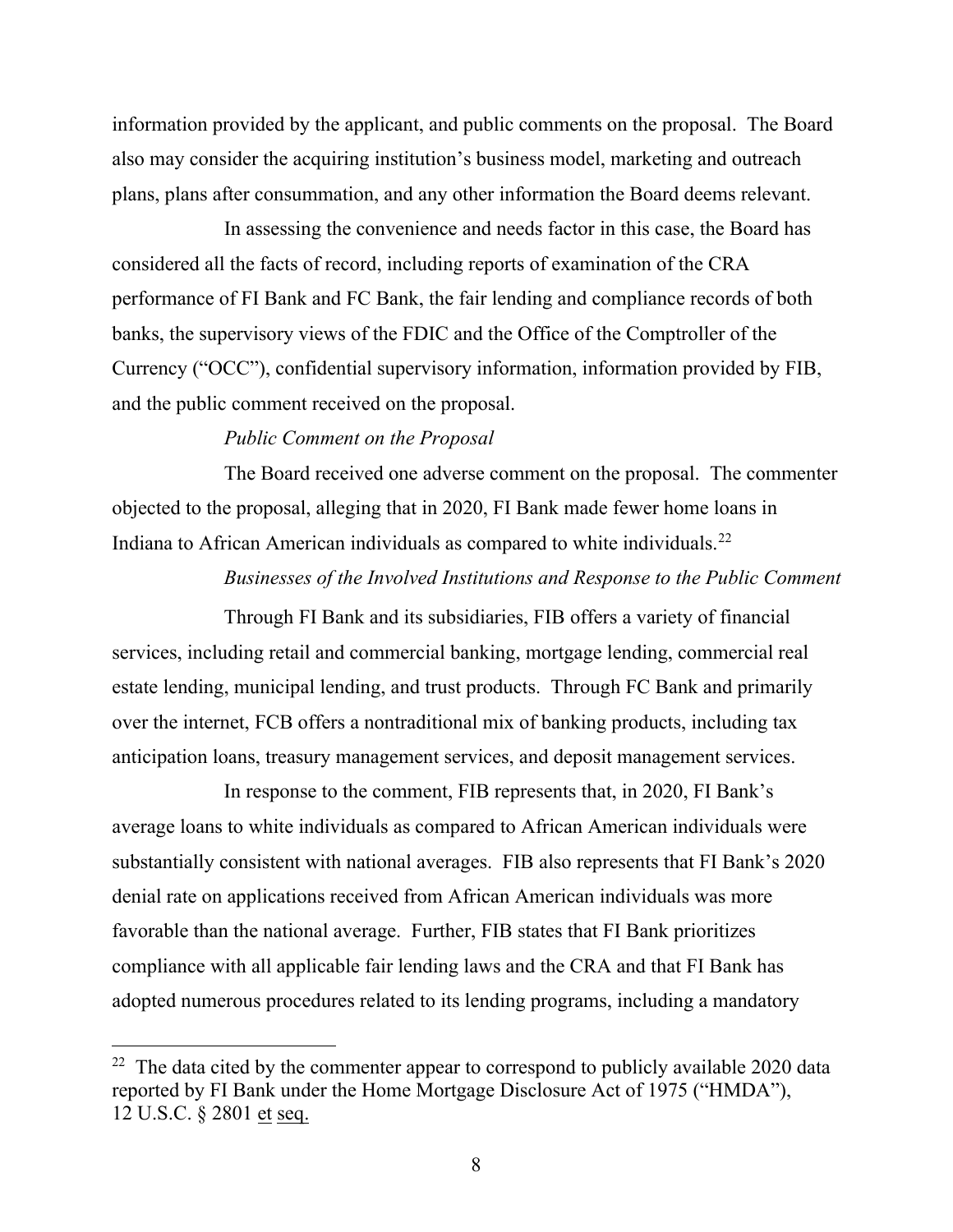second review of all denied loans, designed to ensure that FI Bank does not engage in any illegal or discriminatory credit practices and continues to meet the credit needs of the communities in which it does business. FIB also states that FI Bank has historically achieved satisfactory ratings in its CRA performance evaluations and that FI Bank's assessment area ("AA"), which was developed in consultation with and approved by the FDIC, does not arbitrarily exclude any LMI census tracts or reflect any illegal discrimination.

## *Records of Performance under the CRA*

In evaluating the convenience and needs factor and CRA performance of an institution, the Board generally considers the institution's most recent CRA evaluation, as well as information and views provided by the appropriate federal financial supervisors. In this case, the Board considered the supervisory views of the FDIC with respect to FI Bank and the OCC with respect to FC Bank. [23](#page-8-0) In addition, the Board considers information provided by the applicant and by any public commenters.

The CRA requires that the appropriate federal financial supervisor for a depository institution prepare a written evaluation of the institution's record of helping to meet the credit needs of its entire community, including LMI neighborhoods.<sup>24</sup> An institution's most recent CRA performance evaluation is a particularly important consideration in the applications process because it represents a detailed, on-site evaluation by the institution's primary federal supervisor of the institution's overall record of lending in its communities.

In general, federal financial supervisors apply a lending test ("Lending Test") and a community development test ("Community Development Test") to evaluate the performance of an intermediate small bank, such as FI Bank, in helping to meet the credit needs of the communities it serves. The Lending Test specifically evaluates an institution's lending-related activities to determine whether the institution is helping to

<span id="page-8-0"></span> $23$  See Interagency Questions and Answers Regarding Community Reinvestment, 81 Federal Register 48,506, 48,548 (July 25, 2016).

<span id="page-8-1"></span><sup>24 12</sup> U.S.C. § 2906.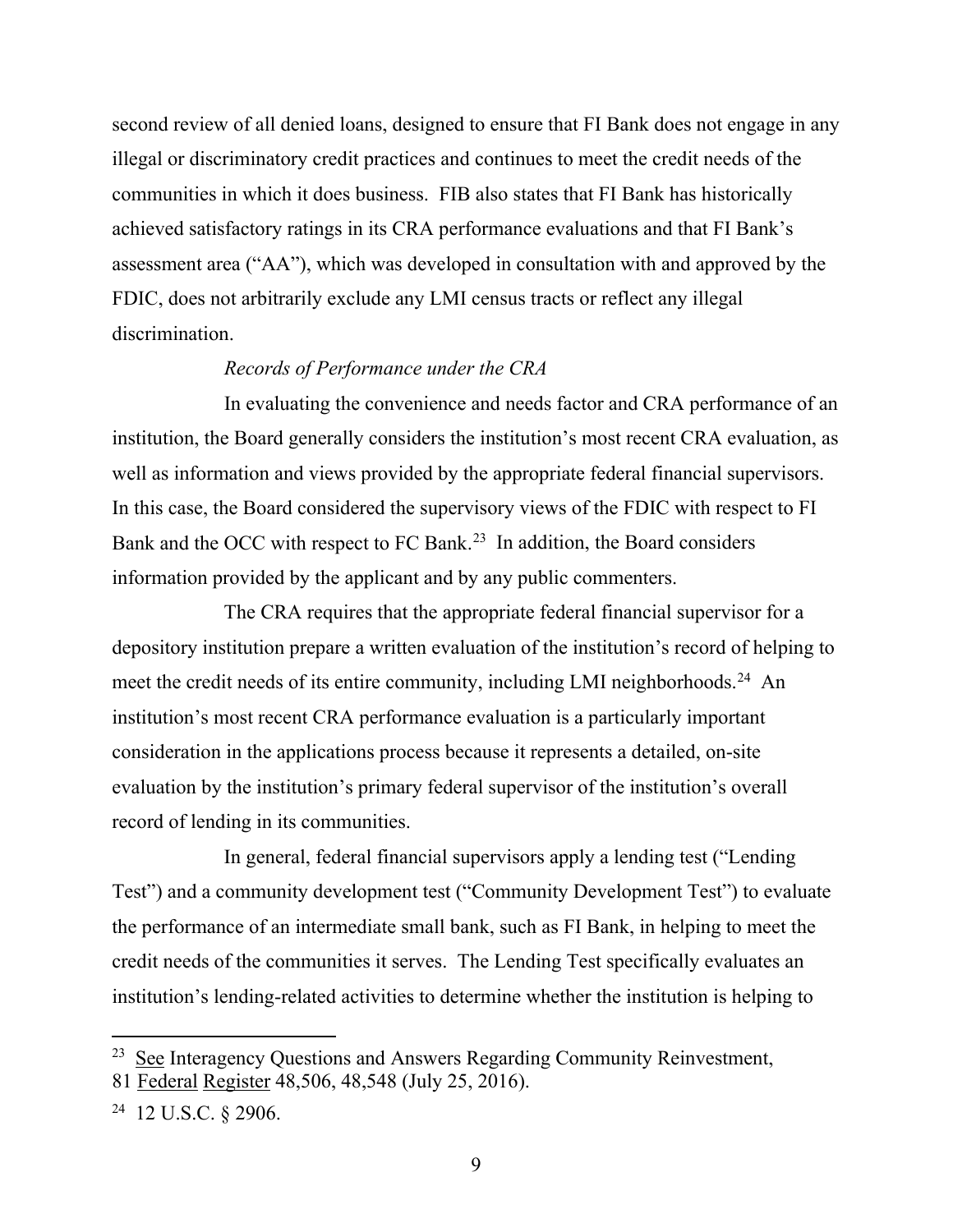meet the credit needs of individuals and geographies of all income levels. As part of the Lending Test, examiners review and analyze an institution's data reported under the HMDA, in addition to small business and community development loan data collected and reported under the CRA regulations, to assess an institution's lending activities with respect to borrowers and geographies of different income levels. The institution's lending performance is evaluated based on the institution's (1) loan-to-deposit ratio and, as appropriate, other lending-related activities, such as loan originations for sale to the secondary markets, community development loans, or qualified investments; (2) percentage of loans and, as appropriate, other lending-related activities located in the bank's AAs; (3) record of lending to, and, as appropriate, engaging in other lendingrelated activities for, borrowers of different income levels and businesses and farms of different sizes; (4) geographic distribution of loans; and (5) record of taking action, if warranted, in response to written complaints about the institution's performance in helping to meet credit needs in the bank's AAs.<sup>[25](#page-9-0)</sup> The Community Development Test evaluates the number and amounts of the institution's community development loans and qualified investments; the extent to which the institution provides community development services; and the institution's responsiveness through such activities to community development lending, investment, and service needs.[26](#page-9-1) Small institutions, such as FC Bank, are subject only to the Lending Test.<sup>[27](#page-9-2)</sup>

The CRA permits an insured depository institution to apply to its primary federal financial supervisor to be evaluated under a strategic plan.<sup>[28](#page-9-3)</sup> The CRA performance of such an institution is assessed by evaluating the institution's record of

<span id="page-9-0"></span><sup>&</sup>lt;sup>25</sup> See 12 CFR 228.26(b).

<span id="page-9-1"></span><sup>&</sup>lt;sup>26</sup> See 12 CFR 228.26(c).

<span id="page-9-2"></span><sup>&</sup>lt;sup>27</sup> See 12 CFR 228.26(a).

<span id="page-9-3"></span><sup>&</sup>lt;sup>28</sup> See, e.g., 12 CFR 228.21(a)(4). Under the federal financial supervisory agencies' CRA regulations, the appropriate federal financial supervisory agency will assess an institution's CRA performance under a strategic plan if, among other things, the institution invites public comment on the plan and the plan is approved by the relevant supervisor. See, e.g., 12 CFR 228.27.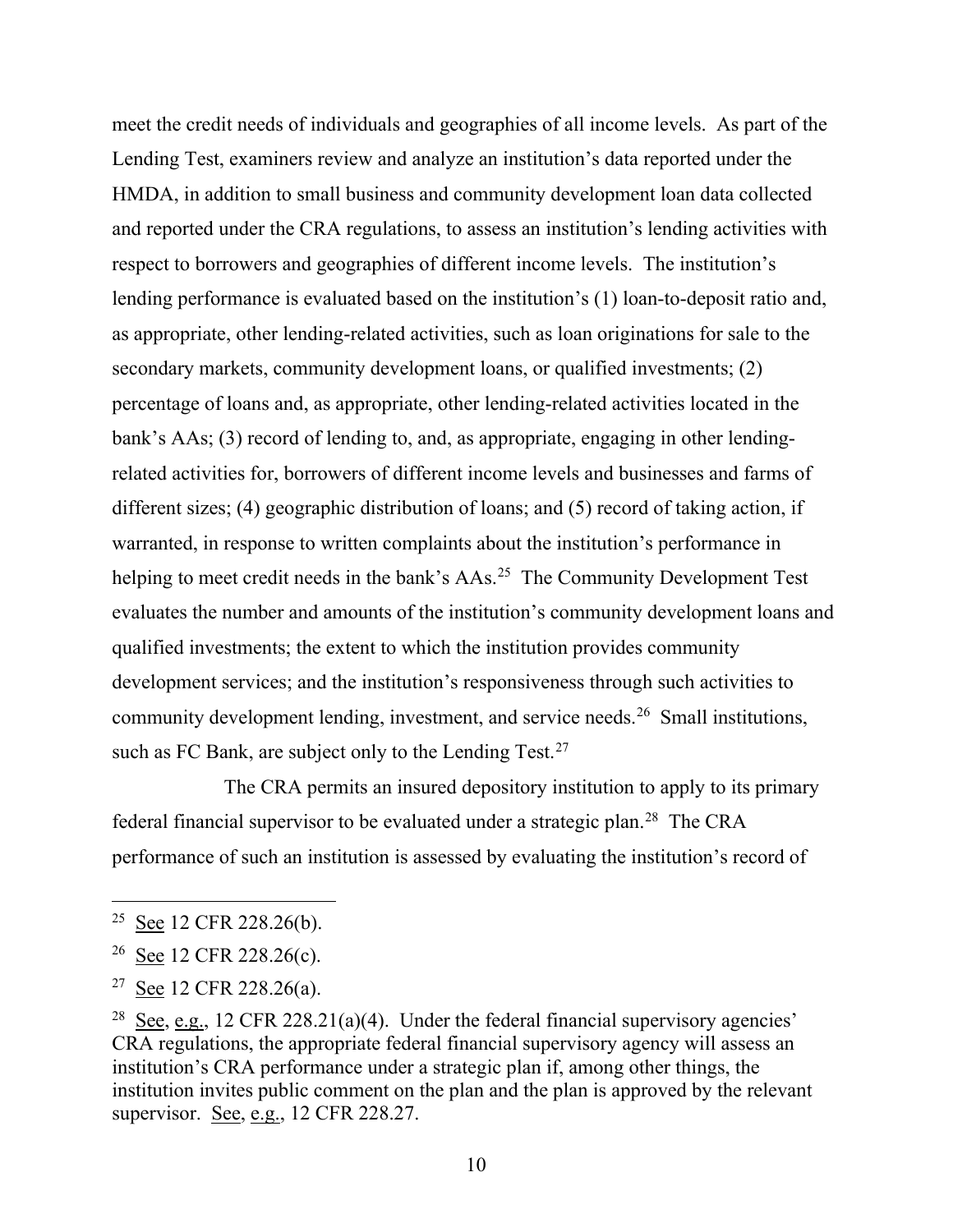meeting the credit needs of its AAs under its strategic plan.<sup>[29](#page-10-0)</sup> The evaluation involves an assessment of the institution's performance under the lending, investment, and service goals outlined in its strategic plan.<sup>[30](#page-10-1)</sup> The FDIC evaluated FI Bank under a strategic plan, and the OCC evaluated FC Bank under a strategic plan.<sup>31</sup>

The Board is concerned when HMDA data reflect disparities in the rates of loan applications, originations, and denials among members of different racial, ethnic, or gender groups in local areas. These types of disparities may indicate weaknesses in the adequacy of policies and programs at an institution for meeting its obligations to extend credit fairly. However, other information critical to an institution's credit decisions may not be available from public HMDA data.<sup>32</sup> Consequently, the Board requests additional information not available to the public that may be needed from the institution and evaluates disparities in the context of the additional information obtained regarding the lending and compliance record of an institution.

# *CRA Performance of FI Bank*

FI Bank was assigned an overall rating of "Satisfactory" at its most recent CRA performance evaluation by the FDIC, as of April 6, 2021 ("FI Bank Evaluation").<sup>[33](#page-10-4)</sup> The FI Bank Evaluation was conducted pursuant to an FDIC-approved strategic plan, which specifies measurable goals for meeting the lending and community development

<span id="page-10-3"></span> $32$  Importantly, credit scores are not available in the public HMDA data. Accordingly, when conducting fair lending examinations, examiners analyze additional information not available to the public, such as credit scores, before reaching a determination regarding an institution's compliance with fair lending laws.

<span id="page-10-4"></span><sup>33</sup> The FI Bank Evaluation was conducted using the Interagency Strategic Plan CRA Examination Procedures. Examiners reviewed FI Bank's performance under its strategic plan from January 1, 2018, through December 31, 2020.

<span id="page-10-0"></span><sup>&</sup>lt;sup>29</sup> <u>See, e.g.</u>, 12 CFR 228.27.

<span id="page-10-1"></span><sup>30</sup> Id.

<span id="page-10-2"></span><sup>&</sup>lt;sup>31</sup> The FDIC approved FI Bank's strategic plan under 12 CFR 345.27, and the OCC approved FC Bank's strategic plan under 12 CFR 25.27.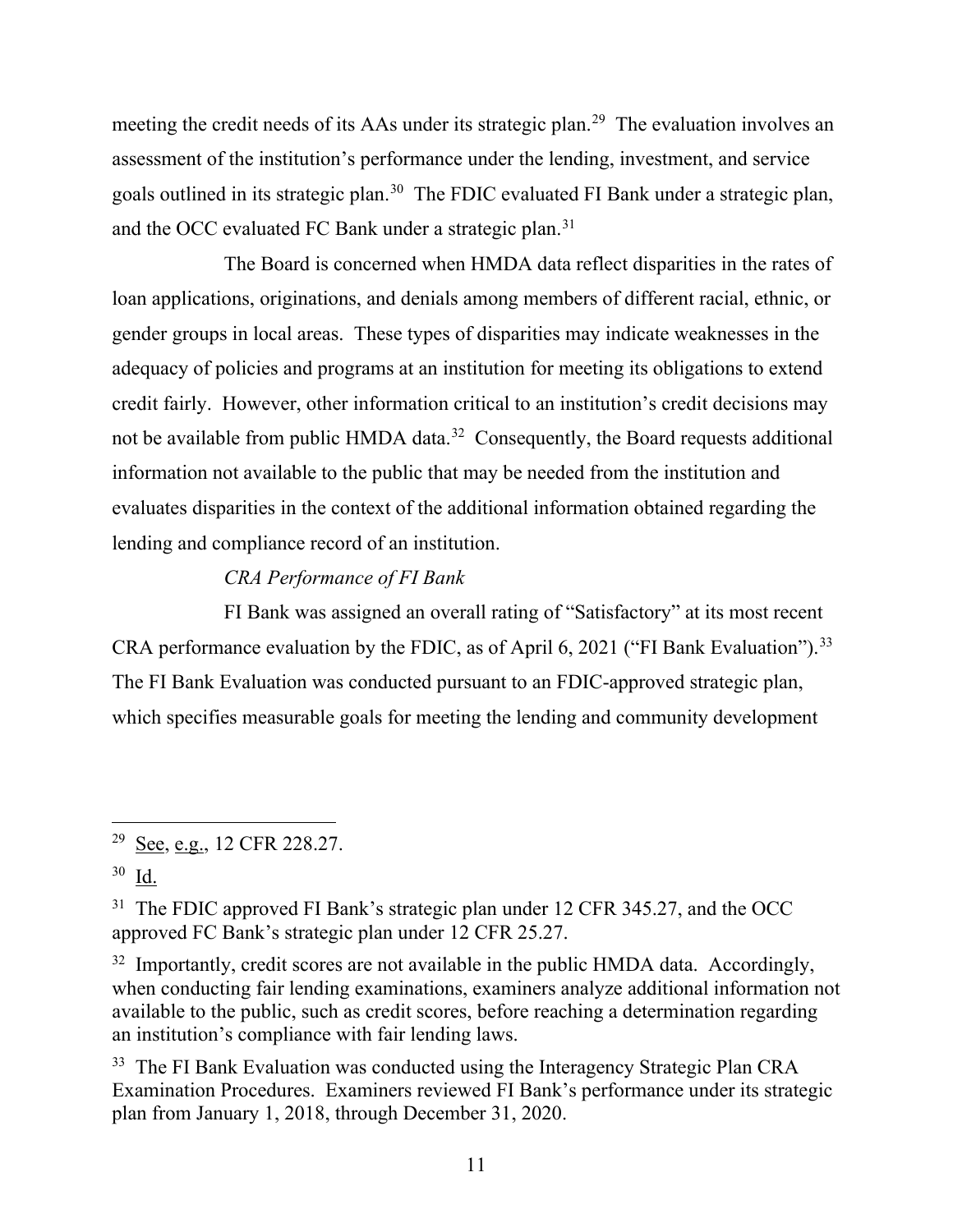needs of the bank's AA. The FI Bank Evaluation included a review of the bank's performance toward meeting these goals.[34](#page-11-0)

Examiners concluded that FI Bank substantially met the strategic plan goals for satisfactory performance over the entire evaluation period. Examiners noted that the bank's performance was particularly strong with respect to qualified investments and community development services. Examiners also noted that weaknesses included a low volume of community development lending and a low level of lending to businesses with revenues of \$1 million or less.

# *CRA Performance of FC Bank*

FC Bank was assigned an overall rating of "Outstanding" at its most recent CRA performance evaluation by the OCC, as of April 6, 2020 ("FC Bank Evaluation").<sup>35</sup> The FC Bank Evaluation was conducted pursuant to an OCC-approved strategic plan, which specified measurable goals for meeting the community development lending, investment, and services needs of the bank's AA. The FC Bank Evaluation included a review of the bank's performance toward meeting these goals.<sup>36</sup> Examiners concluded that FC Bank exceeded the strategic plan goals for outstanding performance for community development lending, investments, and services in 2019.

### *Additional Supervisory Views*

In its review of the proposal, the Board consulted with the FDIC regarding the CRA, consumer compliance, and fair lending records of FI Bank and with the OCC regarding FC Bank. The Board also considered the results of the most recent consumer compliance examinations of FI Bank and FC Bank, which included reviews of the banks'

<span id="page-11-0"></span><sup>34</sup> FI Bank's AA consists of Marion, Boone, Hamilton, Hancock, Hendricks, Johnson, Madison, Morgan, and Shelby counties, all within the Indianapolis-Carmel-Anderson, Indiana, Metropolitan Statistical Area.

<span id="page-11-1"></span><sup>&</sup>lt;sup>35</sup> The FC Bank Evaluation was conducted using the Federal Financial Institutions Examination Council CRA Strategic Plan Examination Procedures. Examiners reviewed FC Bank's performance under its strategic plan from January 1, 2019, through December 31, 2019.

<span id="page-11-2"></span><sup>36</sup> FC Bank's AA consists of Hall County, Georgia.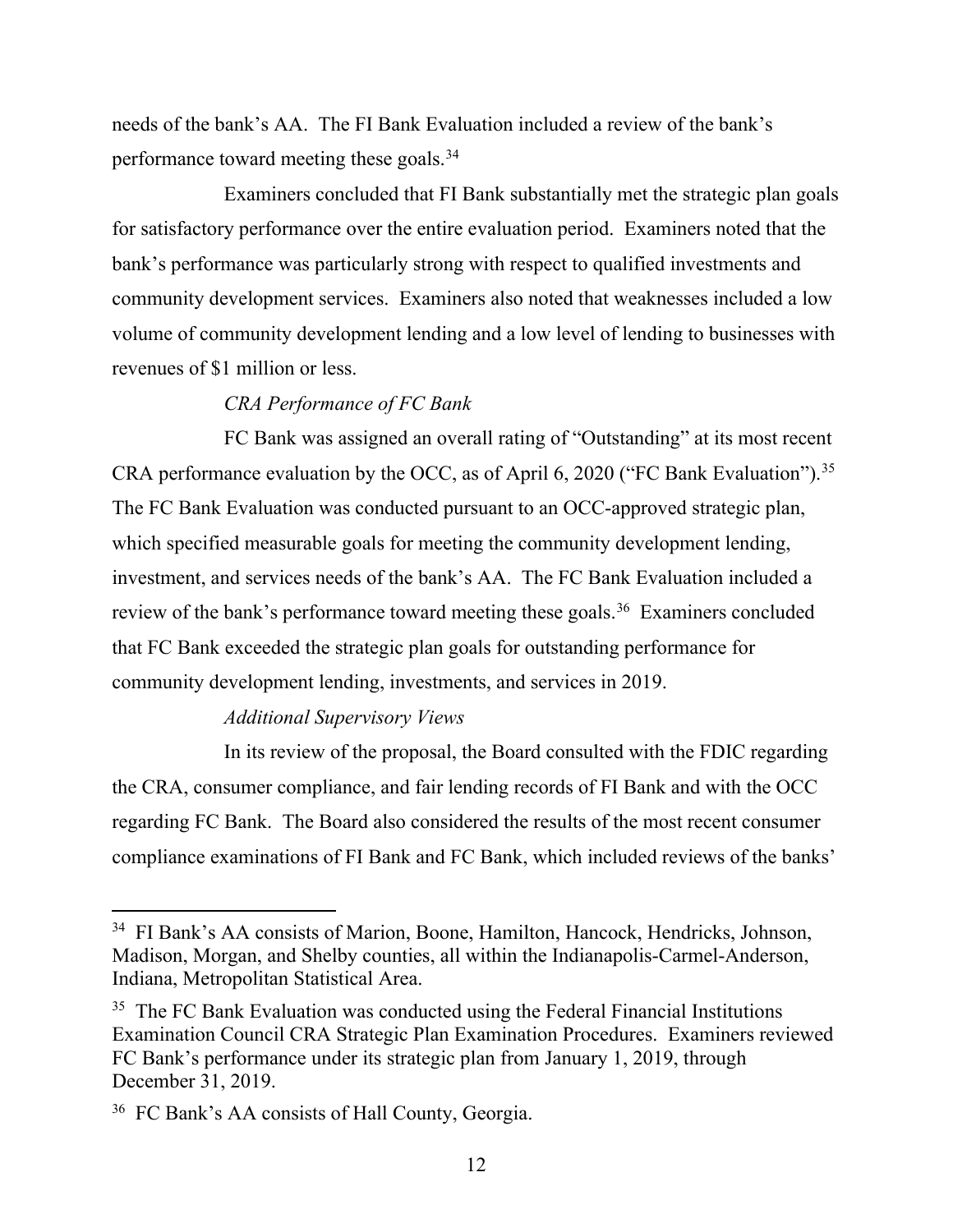compliance management programs and compliance with consumer protection laws and regulations.

The Board has taken this information, as well as the CRA performance records of FI Bank and FC Bank, into account in evaluating the proposal, including in considering whether FIB has the experience and resources to ensure that the combined bank would help meet the credit needs of the communities to be served following consummation of the proposed transaction.

#### *Additional Convenience and Needs Considerations*

The Board also considers other potential effects of the proposal on the convenience and needs of the communities to be served. FIB represents that, following consummation of the proposal, FI Bank's national platform and larger lending limit would allow the combined bank to better service the lending needs of FC Bank's customers. FIB further represents that the transaction would enhance both FI Bank's leadership in digital banking and FC Bank's services to existing customers by combining FI Bank's infrastructure with FC Bank's technology-enabled services. In addition, FIB expects that FI Bank customers would benefit from products and services currently featured by FC Bank, including prepaid debit cards for payroll, gifts, travel, and incentives; ACH processing services; and tax-refund anticipation loans.

# *Conclusion on Convenience and Needs Considerations*

The Board has considered all the facts of record, including the records of FI Bank and FC Bank under the CRA, the institutions' records of compliance with fair lending and other consumer protection laws, supervisory information provided by the FDIC and the OCC, confidential supervisory information, information provided by FIB, the public comment on the proposal, and other potential effects of the proposal on the convenience and needs of the communities to be served. Based on that review, the Board determines that the convenience and needs factor is consistent with approval.

13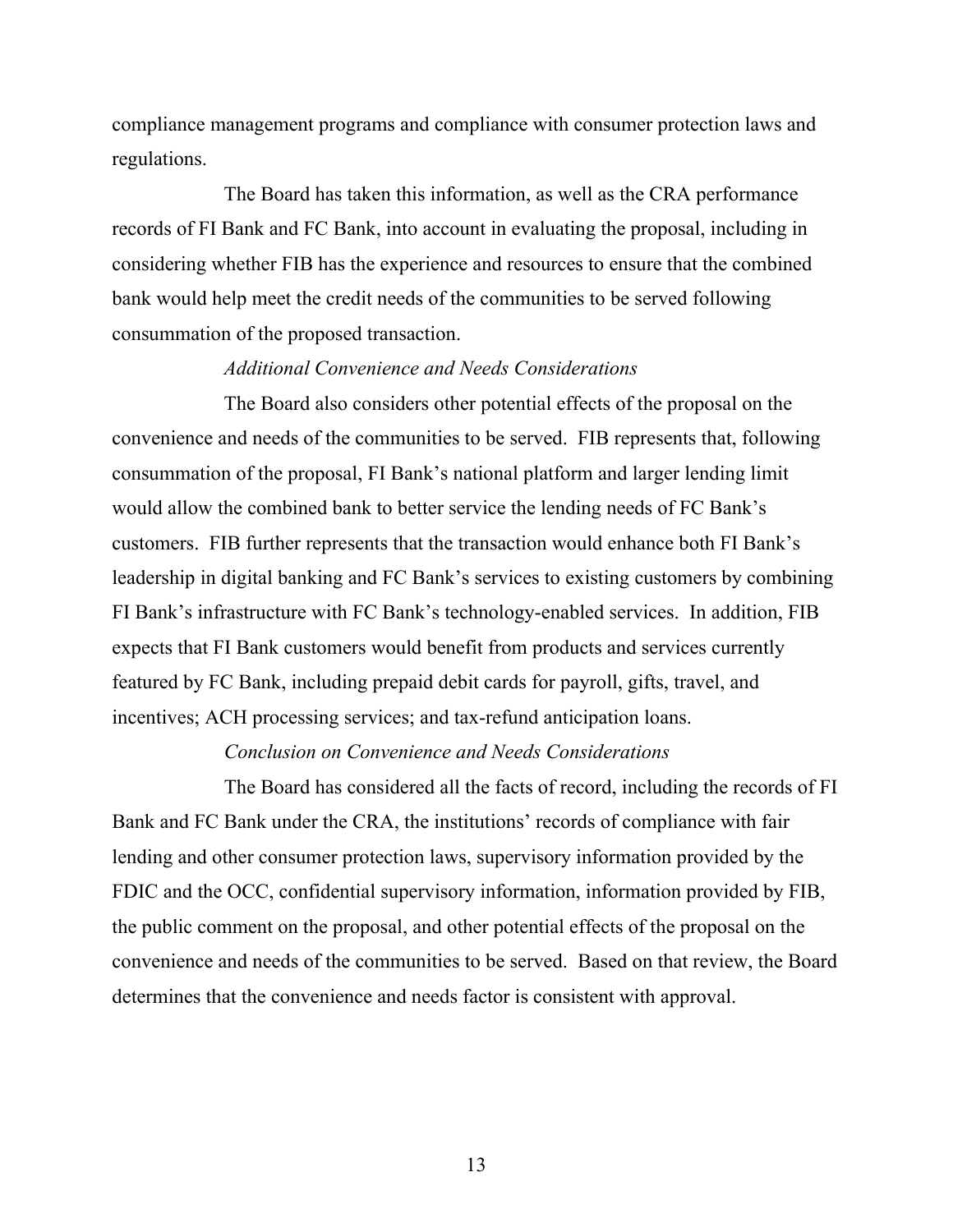### *Financial Stability Considerations*

Section 3 of the BHC Act requires the Board to consider "the extent to which a proposed acquisition, merger, or consolidation would result in greater or more concentrated risks to the stability of the United States banking or financial system."[37](#page-13-0)

To assess the likely effect of a proposed transaction on the stability of the United States banking or financial system, the Board considers a variety of metrics that capture the systemic "footprint" of the resulting firm and the incremental effect of the transaction on the systemic footprint of the acquiring firm. These metrics include measures of the size of the resulting firm, the availability of substitute providers for any critical products and services offered by the resulting firm, the interconnectedness of the resulting firm with the banking or financial system, the extent to which the resulting firm contributes to the complexity of the financial system, and the extent of the cross-border activities of the resulting firm.<sup>38</sup> These categories are not exhaustive, and additional categories could inform the Board's decision. In addition to these quantitative measures, the Board considers qualitative factors, such as the opacity and complexity of an institution's internal organization, that are indicative of the relative degree of difficulty of resolving the resulting firm. A financial institution that can be resolved in an orderly manner is less likely to inflict material damage on the broader economy.<sup>[39](#page-13-2)</sup>

The Board's experience has shown that proposals involving an acquisition of less than \$10 billion in total assets, or that result in a firm with less than \$100 billion in total assets, generally are not likely to pose systemic risks. Accordingly, the Board presumes that a proposal does not raise material financial stability concerns if the assets involved fall below either of these size thresholds, absent evidence that the transaction

<span id="page-13-0"></span> $37$  12 U.S.C. § 1842(c)(7).

<span id="page-13-1"></span><sup>&</sup>lt;sup>38</sup> Many of the metrics considered by the Board measure an institution's activities relative to the U.S. financial system.

<span id="page-13-2"></span><sup>&</sup>lt;sup>39</sup> For further discussion of the financial stability standard, see Capital One Financial Corporation, FRB Order No. 2012-2 (Feb. 14, 2012).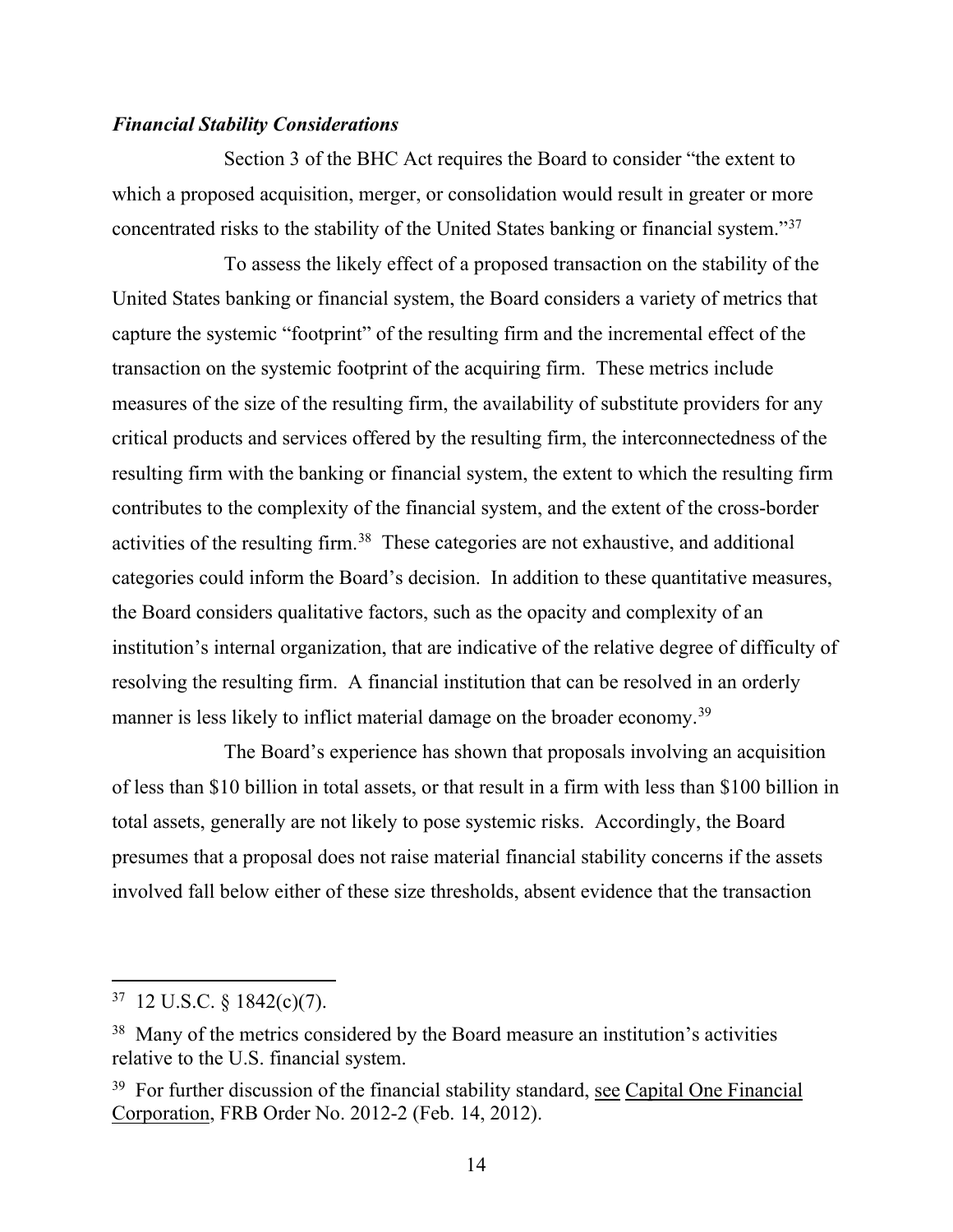would result in a significant increase in interconnectedness, complexity, cross-border activities, or other risk factors.[40](#page-14-0)

In this case, the Board has considered information relevant to risks to the stability of the United States banking or financial system. The proposal involves a target with less than \$10 billion in total assets and a pro forma organization with less than \$100 billion in total assets. Both the acquirer and the target are predominantly engaged in retail and commercial banking activities. [41](#page-14-1) The pro forma organization would not exhibit an organizational structure, complex interrelationships, or unique characteristics that would complicate resolution of the firm in the event of financial distress. In addition, the organization would not be a critical services provider or so interconnected with other firms or the markets that it would pose a significant risk to the financial system in the event of financial distress.

In light of all the facts and circumstances, this transaction would not appear to result in meaningfully greater or more concentrated risks to the stability of the U.S. banking or financial system. Based on these and all other facts of record, the Board determines that considerations relating to financial stability are consistent with approval.

<span id="page-14-0"></span><sup>40</sup> See People's United Financial, Inc., FRB Order No. 2017-08 at 25-26 (March 16, 2017). Notwithstanding this presumption, the Board has the authority to review the financial stability implications of any proposal. For example, an acquisition involving a global systemically important bank could warrant a financial stability review by the Board, regardless of the size of the acquisition.

<span id="page-14-1"></span><sup>&</sup>lt;sup>41</sup> FI Bank is a retail and commercial lender, and FC Bank uses technology-embedded services to enhance deposit growth and increase non-interest income. FI Bank has, and as a result of the proposal would continue to have, a small market share in these products and services on a nationwide basis.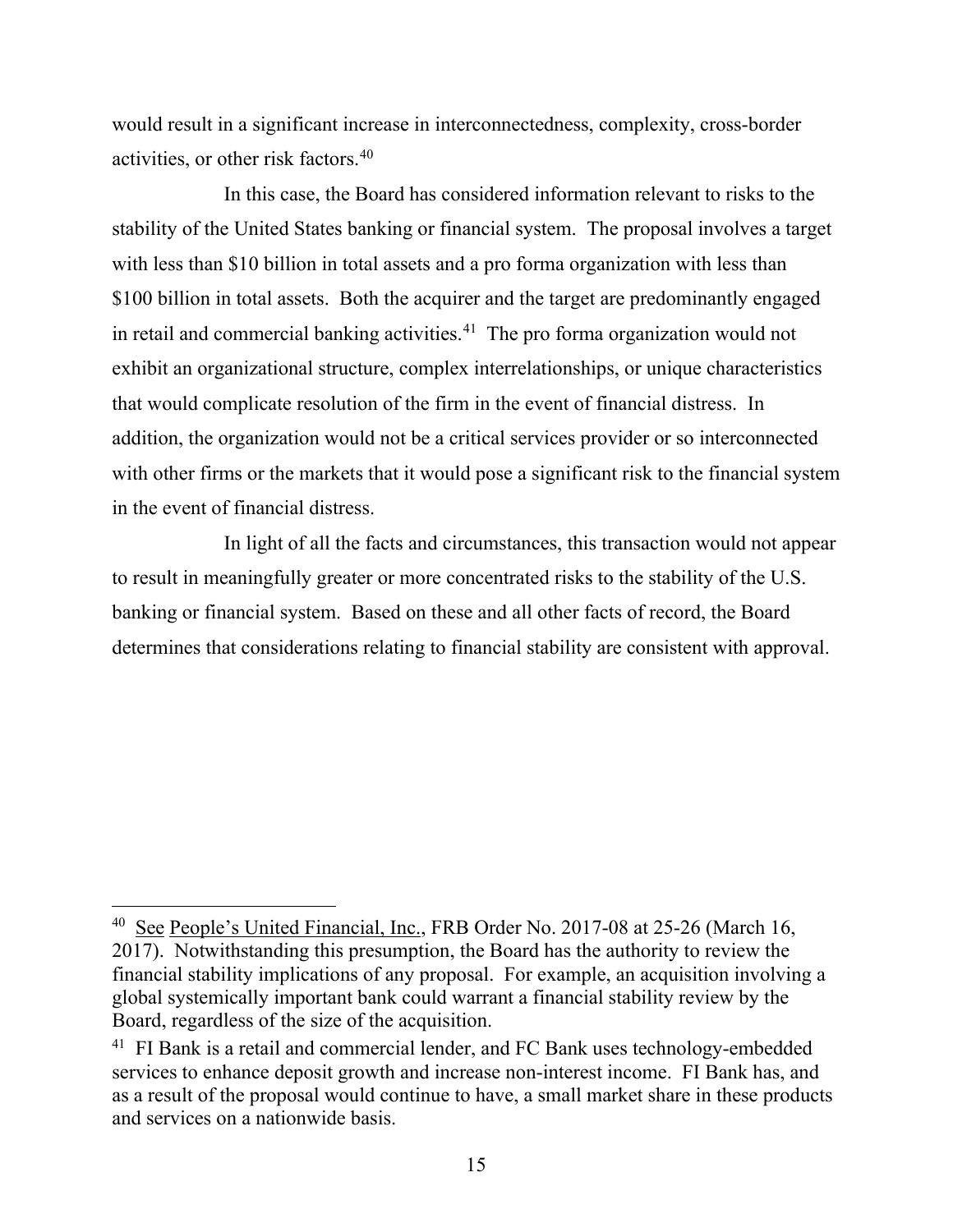# *Conclusion*

Based on the foregoing and all the facts of record, the Board determines that the application should be, and hereby is, approved.<sup>[42](#page-15-0)</sup> In reaching its conclusion, the Board has considered all the facts of record in light of the factors that it is required to consider under the BHC Act and other applicable statutes. The Board's approval is specifically conditioned on compliance by FIB with all the conditions imposed in this order, including receipt of all required regulatory approvals, and on any commitments made to the Board in connection with the proposal. For purposes of this action, the conditions and commitments are deemed to be conditions imposed in writing by the Board in connection with its findings and decision herein and, as such, may be enforced in proceedings under applicable law.

<span id="page-15-0"></span> $42$  The commenter requested that the Board hold public hearings on the proposal. Under section 3(b) of the BHC Act, the Board must hold a public hearing on a proposal if the appropriate supervisory authorities for the acquiring bank or the bank to be acquired make a timely written recommendation of disapproval of the proposal. 12 U.S.C. § 1842(b); see also 12 CFR 225.16(e). The Board has not received such a recommendation from the appropriate supervisory authorities. Under its rules, the Board also, in its discretion, may hold a public hearing if appropriate to allow interested persons an opportunity to provide relevant testimony when written comments would not adequately present their views. The Board has considered the commenter's request in light of all the facts of record. In the Board's view, the commenter has had ample opportunity to submit comments on the proposal and, in fact, submitted a written comment that the Board has considered in acting on the proposal. The commenter's request does not identify disputed issues of fact that are material to the Board's decision and would be clarified by a public hearing. In addition, the request does not demonstrate why written comments do not present the commenter's views adequately or why a hearing otherwise would be necessary or appropriate. For these reasons, and based on all the facts of record, the Board has determined that a public hearing is not required or warranted in this case. Accordingly, the request for public hearings on the proposal is denied.

The commenter also requested an extension of the comment period for the application. The commenter's requests for additional time to comment did not identify circumstances that would warrant an extension of the public comment period for this proposal. Accordingly, the Board has determined not to extend the comment period.